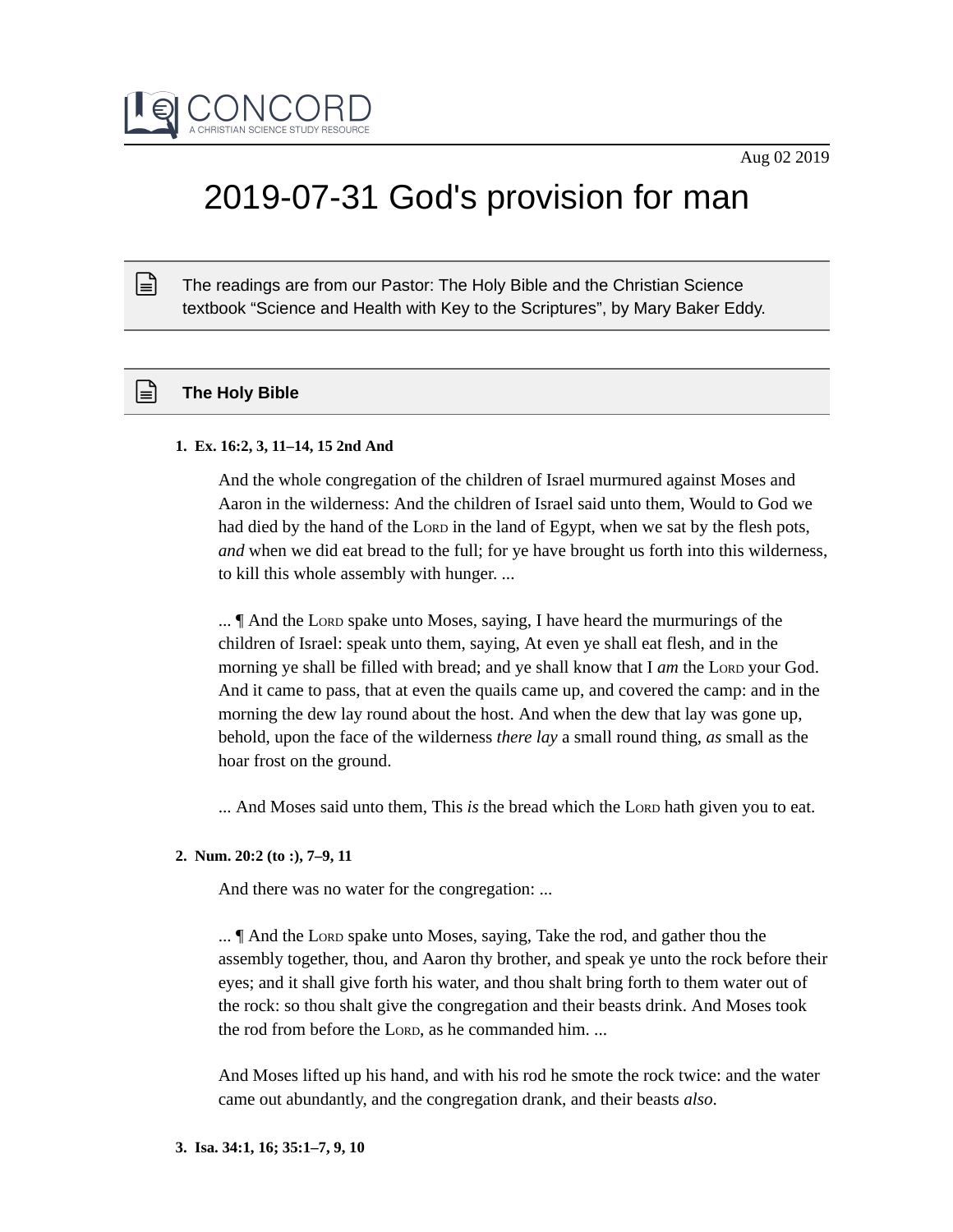Come near, ye nations, to hear; and hearken, ye people: let the earth hear, and all that is therein; the world, and all things that come forth of it. ...

... ¶ Seek ye out of the book of the LORD, and read: no one of these shall fail, none shall want her mate: for my mouth it hath commanded, and his spirit it hath gathered them. ...

The wilderness and the solitary place shall be glad for them; and the desert shall rejoice, and blossom as the rose. It shall blossom abundantly, and rejoice even with joy and singing: the glory of Lebanon shall be given unto it, the excellency of Carmel and Sharon, they shall see the glory of the LORD, *and* the excellency of our God. ¶ Strengthen ye the weak hands, and confirm the feeble knees. Say to them *that are* of a fearful heart, Be strong, fear not: behold, your God will come *with* vengeance, *even* God *with* a recompence; he will come and save you. Then the eyes of the blind shall be opened, and the ears of the deaf shall be unstopped. Then shall the lame *man* leap as an hart, and the tongue of the dumb sing: for in the wilderness shall waters break out, and streams in the desert. And the parched ground shall become a pool, and the thirsty land springs of water: in the habitation of dragons, where each lay, *shall be* grass with reeds and rushes. ...

No lion shall be there, nor *any* ravenous beast shall go up thereon, it shall not be found there; but the redeemed shall walk *there:* And the ransomed of the LORD shall return, and come to Zion with songs and everlasting joy upon their heads: they shall obtain joy and gladness, and sorrow and sighing shall flee away.

## **4. Ps. 132:13–15**

For the LORD hath chosen Zion; he hath desired *it* for his habitation. This *is* my rest for ever: here will I dwell; for I have desired it. I will abundantly bless her provision: I will satisfy her poor with bread.

## **5. Luke 4:14**

¶ And Jesus returned in the power of the Spirit into Galilee: and there went out a fame of him through all the region round about.

#### **6. Luke 11:1–13**

And it came to pass, that, as he was praying in a certain place, when he ceased, one of his disciples said unto him, Lord, teach us to pray, as John also taught his disciples. And he said unto them, When ye pray, say, Our Father which art in heaven, Hallowed be thy name. Thy kingdom come. Thy will be done, as in heaven, so in earth. Give us day by day our daily bread. And forgive us our sins; for we also forgive every one that is indebted to us. And lead us not into temptation; but deliver us from evil. And he said unto them, Which of you shall have a friend, and shall go unto him at midnight, and say unto him, Friend, lend me three loaves; For a friend of mine in his journey is come to me, and I have nothing to set before him? And he from within shall answer and say, Trouble me not: the door is now shut, and my children are with me in bed; I cannot rise and give thee. I say unto you, Though he will not rise and give him, because he is his friend, yet because of his importunity he will rise and give him as many as he needeth.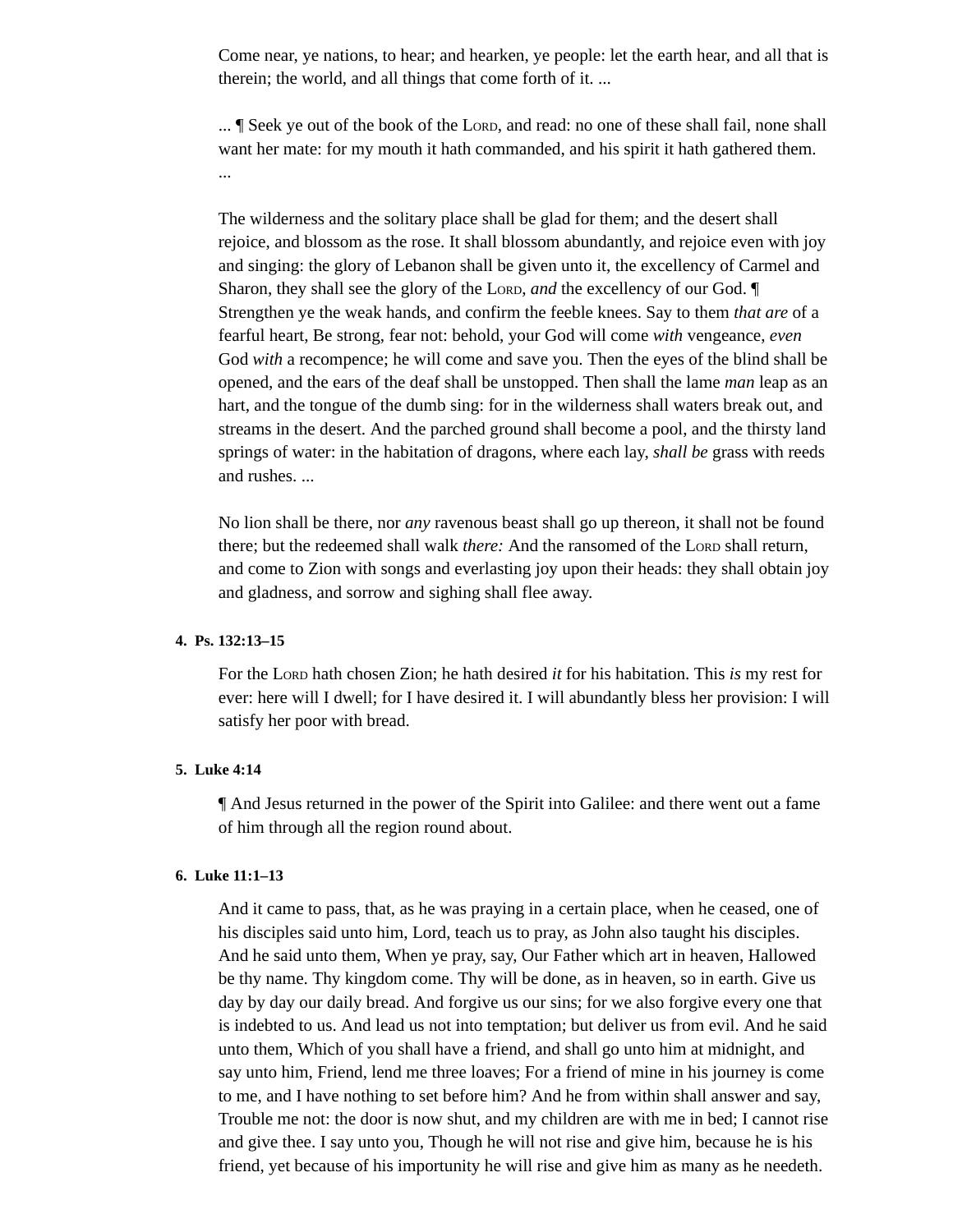And I say unto you, Ask, and it shall be given you; seek, and ye shall find; knock, and it shall be opened unto you. For every one that asketh receiveth; and he that seeketh findeth; and to him that knocketh it shall be opened. If a son shall ask bread of any of you that is a father, will he give him a stone? or if *he ask* a fish, will he for a fish give him a serpent? Or if he shall ask an egg, will he offer him a scorpion? If ye then, being evil, know how to give good gifts unto your children: how much more shall *your* heavenly Father give the Holy Spirit to them that ask him?

#### **7. Eph. 3:20, 21**

Now unto him that is able to do exceeding abundantly above all that we ask or think, according to the power that worketh in us, Unto him *be* glory in the church by Christ Jesus throughout all ages, world without end. Amen.

# **Science and Health**

#### **1. SH 530:5**

In divine Science, man is sustained by God, the divine Principle of being. The earth, at God's command, brings forth food for man's use. Knowing this, Jesus once said, "Take no thought for your life, what ye shall eat, or what ye shall drink," — presuming not on the prerogative of his creator, but recognizing God, the Father and Mother of all, as able to feed and clothe man as He doth the lilies. Divine providence

#### **2. SH 275:10–17**

To grasp the reality and order of being in its Science, you must begin by reckoning God as the divine Principle of all that really is. Spirit, Life, Truth, Love, combine as one, — and are the Scriptural names for God. All substance, intelligence, wisdom, being, immortality, cause, and effect belong to God. These are His attributes, the eternal manifestations of the infinite divine Principle, Love. Divine synonyms

#### **3. SH 12:31**

In divine Science, where prayers are mental, *all* may avail themselves of God as "a very present help in trouble." Love is impartial and universal in its adaptation and bestowals. It is the open fount which cries, "Ho, every one that thirsteth, come ye to the waters."

## **4. SH 10:22–31**

Experience teaches us that we do not always receive the blessings we ask for in prayer. There is some misapprehension of the source and means of all goodness and blessedness, or we should certainly receive that for which we ask. The Scriptures say: "Ye ask, and receive not, because ye ask amiss, that ye may consume it upon your lusts." That which we desire and for which we ask, it is not always best for us to receive. In this case infinite Love will not grant the request. Asking amiss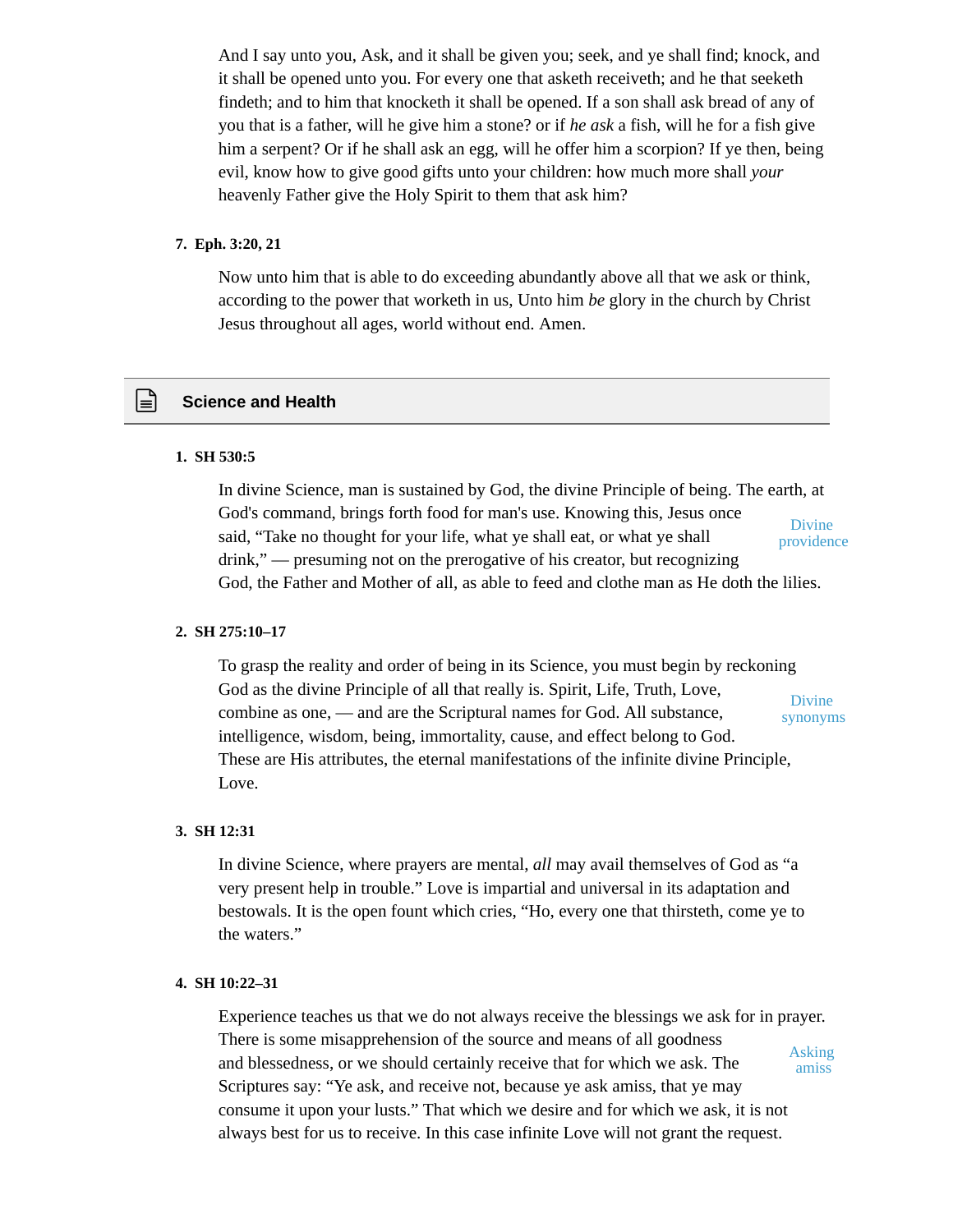#### **5. SH 2:4–28; 3:20–24**

Are we benefited by praying? Yes, the desire which goes forth hungering after righteousness is blessed of our Father, and it does not return unto us void.

Right motives

God is not moved by the breath of praise to do more than He has already done, nor can the infinite do less than bestow all good, since He is unchanging wisdom and Love. We can do more for ourselves by humble fervent petitions, but the All-loving does not grant them simply on the ground of lip-service, for He already knows all. **Deity** unchangeable

Prayer cannot change the Science of being, but it tends to bring us into harmony with it. Goodness attains the demonstration of Truth. A request that God will save us is not all that is required. The mere habit of pleading with the divine Mind, as one pleads with a human being, perpetuates the belief in God as humanly circumscribed, — an error which impedes spiritual growth.

God is Love. Can we ask Him to be more? God is intelligence. Can we inform the infinite Mind of anything He does not already comprehend? Do we expect to change perfection? Shall we plead for more at the open fount, which is pouring forth more than we accept? ... God's standard

... We plead for unmerited pardon and for a liberal outpouring of benefactions. Are we really grateful for the good already received? Then we shall avail ourselves of the blessings we have, and thus be fitted to receive more.

Prayerful

ingratitude

## **6. SH 322:3**

When understanding changes the standpoints of life and intelligence from a material to a spiritual basis, we shall gain the reality of Life, the control of Soul over sense, and we shall perceive Christianity, or Truth, in its divine Principle. This must be the climax before harmonious and immortal man is obtained and his capabilities revealed. It is highly important — in view of the immense work to be accomplished before this recognition of divine Science can come — to turn our thoughts towards divine Principle, that finite belief may be prepared to relinquish its error. **Standpoints** changed

#### **7. SH 60:29–31**

Soul has infinite resources with which to bless mankind, and happiness would be more readily attained and would be more secure in our keeping, if sought in Soul.

## **8. SH 467:1–10, 13, 29–3**

Question. — What are the demands of the Science of Soul?

Answer. — The first demand of this Science is, "Thou shalt have no other gods before me." This *me* is Spirit. Therefore the command means this: Thou shalt have no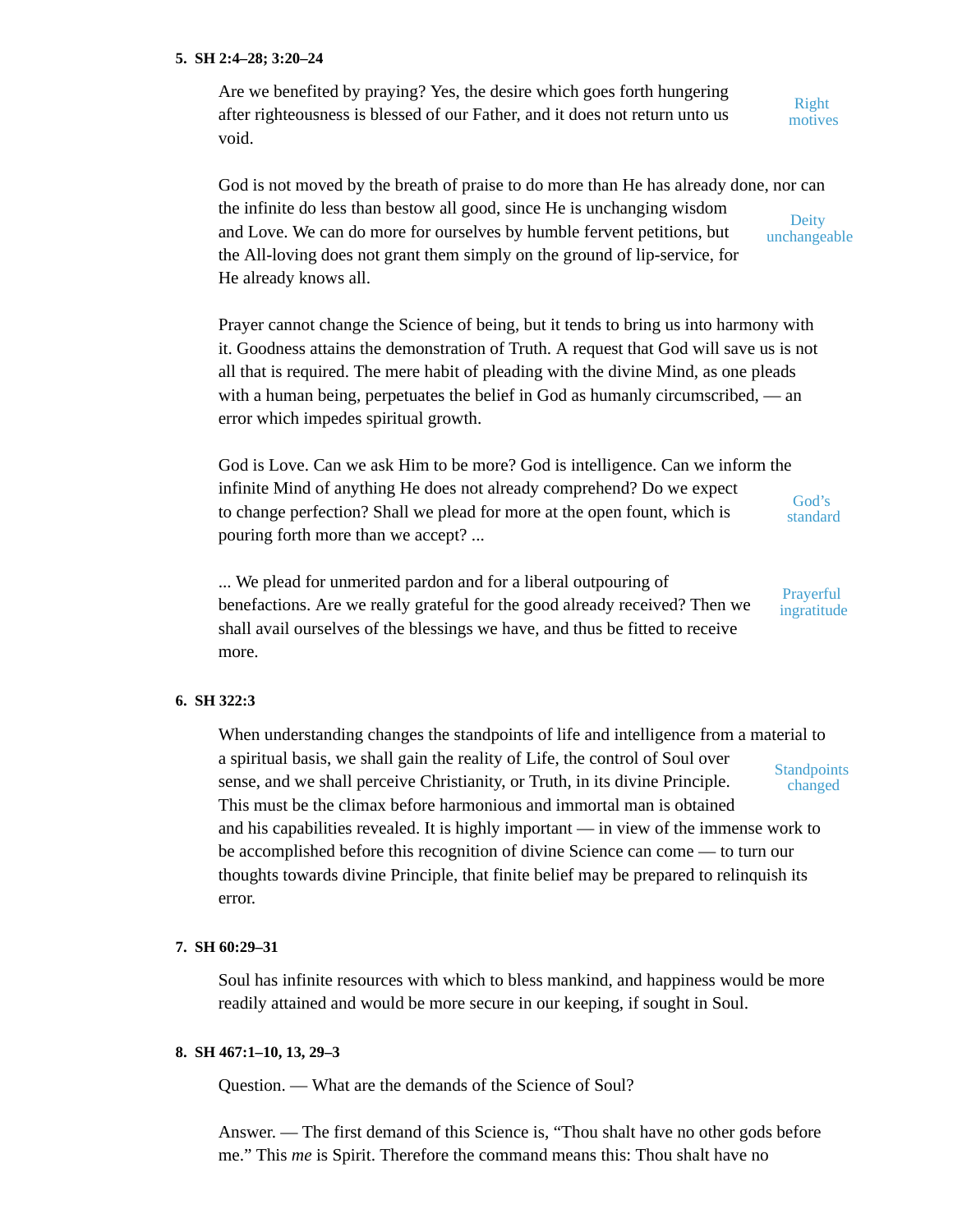intelligence, no life, no substance, no truth, no love, but that which is spiritual. The second is like unto it, "Thou shalt love thy neighbor as thyself." It should be thoroughly understood that all men have one Mind, one God and Father, one Life, Truth, and Love. ... Having no other gods, turning to no other but the one perfect Mind to guide him, man is the likeness of God, pure and eternal, having that Mind which was also in Christ. ...

Reasoning from cause to effect in the Science of Mind, we begin with Mind, which must be understood through the idea which expresses it and cannot be learned from its opposite, matter. Thus we arrive at Truth, or intelligence, which evolves its own unerring idea and never can be coordinate with human illusions. Sinlessness of Mind, Soul

## **9. SH 276:17–28**

If God is admitted to be the only Mind and Life, there ceases to be any opportunity for sin and death. When we learn in Science how to be perfect even as our Father in heaven is perfect, thought is turned into new and healthy channels, — towards the contemplation of things immortal and away from materiality to the Principle of the universe, including harmonious man. **Perfection** requisite

Material beliefs and spiritual understanding never mingle. The latter destroys the former. Discord is the *nothingness* named error. Harmony is the *somethingness* named Truth.

## **10. SH 510:9**

Truth and Love enlighten the understanding, in whose "light shall we see light;" and this illumination is reflected spiritually by all who walk in the light and turn away from a false material sense.

### **11. SH 169:27**

Only the action of Truth, Life, and Love can give harmony.

### **12. SH 578:5, 13**

[DIVINE LOVE] is my shepherd; I shall not want. ...

[LOVE] prepareth a table before me in the presence of mine enemies: [LOVE] anointeth my head with oil; my cup runneth over.

## **13. SH vii:1–2**

TO those leaning on the sustaining infinite, to-day is big with blessings.

Two chief commands